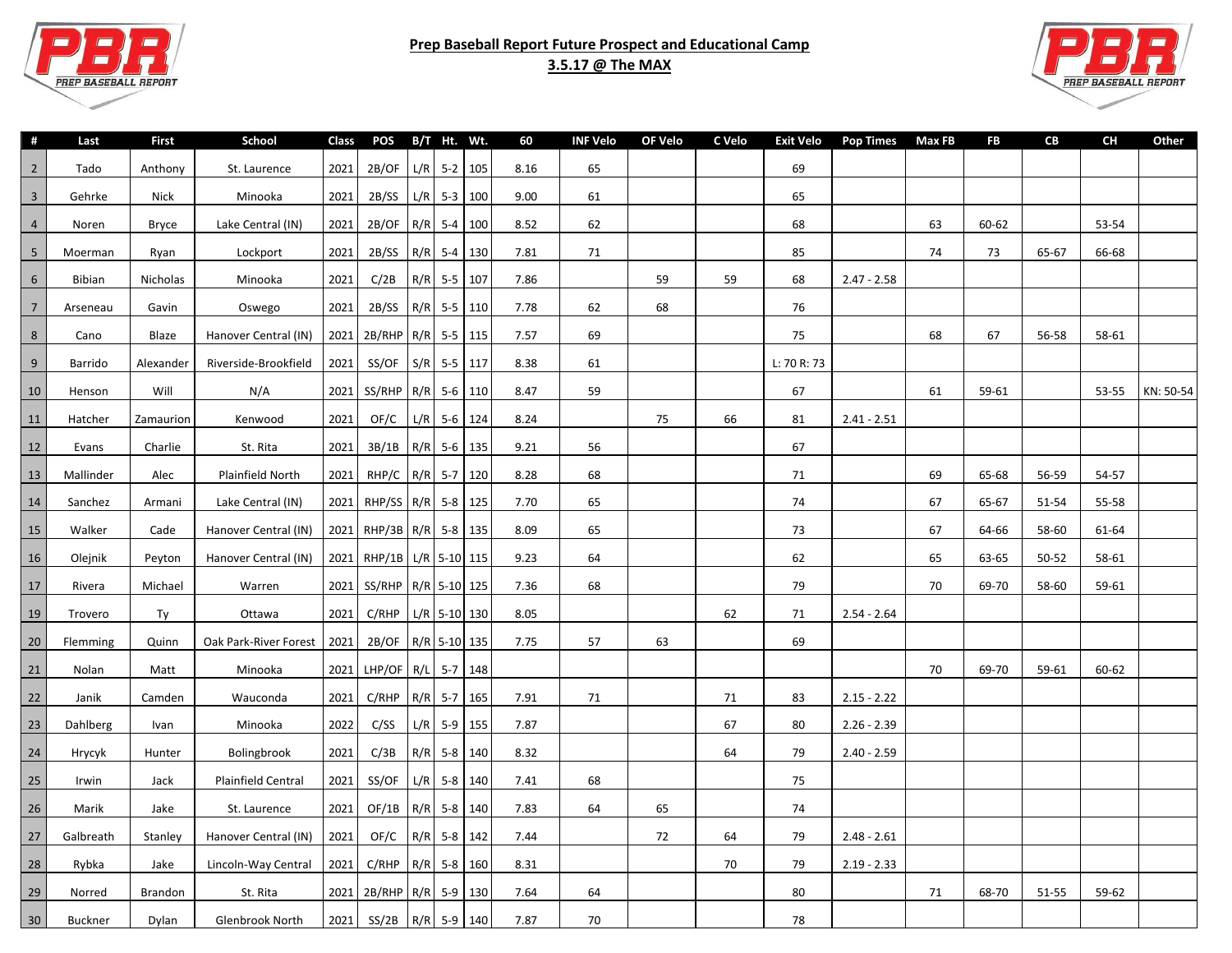| #                       | Last            | <b>First</b>   | School                     | Class | <b>POS</b>               |     | B/T Ht. Wt.    |    | 60   | <b>INF Velo</b> | OF Velo | C Velo | <b>Exit Velo</b> | <b>Pop Times</b> | <b>Max FB</b> | <b>FB</b> | CB    | CH        | Other     |
|-------------------------|-----------------|----------------|----------------------------|-------|--------------------------|-----|----------------|----|------|-----------------|---------|--------|------------------|------------------|---------------|-----------|-------|-----------|-----------|
| 31                      | McGahan         | Shea           | Lindbergh (MO)             | 2021  | C/OF                     |     | R/R 5-9 150    |    | 7.69 |                 |         | 73     | 83               | $2.08 - 2.19$    |               |           |       |           |           |
| 32                      | Ahearn          | Matt           | Ottawa                     | 2021  | 2B/                      |     | R/R 5-9 155    |    | 7.87 | 57              |         |        | 74               |                  |               |           |       |           |           |
| 33                      | Thompson        | Preston        | N/A                        | 2021  | <b>RHP</b>               |     | R/R 5-9 165    |    | 8.35 | 56              |         |        | 71               |                  | 65            | 63-65     | 53-56 | 54-56     |           |
| $34$                    | Comia           | Jared          | Hanover Central (IN)       | 2021  | OF/1B                    |     | $L/L$ 5-10 143 |    | 7.47 | 68              | 72      |        | 77               |                  | 69            | 66-67     | 50-52 | 55-58     |           |
| 35                      | Munoz           | <b>Ulysses</b> | Romeoville                 |       | 2021 RHP/3B R/R 5-10 149 |     |                |    | 8.44 | 71              |         |        | 66               |                  | 74            | 72-74     | 59-62 | 65-68     |           |
| 36                      | Graham          | Adam           | Hanover Central (IN)       | 2021  | C/RHP                    |     | R/R 5-10 150   |    | 7.64 | 69              |         | 67     | 79               | $2.30 - 2.44$    |               |           |       |           |           |
| 37                      | Zimmermann      | John           | Metea Valley               |       | 2021 LHP/1B R/L 5-10 167 |     |                |    | 7.71 | 70              |         |        | 82               |                  | 74            | 71-73     | 57-59 | 67-69     |           |
| 38                      | Contreras       | Daniel         | <b>Boylan Catholic</b>     | 2021  | C/3B                     |     | R/R 5-10 170   |    | 7.80 | 68              |         | 71     | 82               | $2.25 - 2.42$    |               |           |       |           |           |
| 39                      | Witt            | Tyler          | Plainfield North           |       | 2021 1B/LHP              |     | $L/L$ 5-11 135 |    | 8.22 | 54              |         |        | 70               |                  | 57            | 55-57     | 47-49 | 54-56     |           |
| 40                      | Daniels         | <b>Brock</b>   | Marquette (MO)             | 2021  | SS/3B                    |     | $L/R$ 5-11 150 |    | 7.58 | 70              |         |        | 76               |                  |               |           |       |           |           |
| $41\,$                  | Kaestle         | Ryan           | New Trier                  |       | 2021 SS/RHP              |     | R/R 5-11 150   |    | 7.58 | 67              |         |        | 83               |                  | 70            | 68-70     | 57-58 | 63-65     |           |
| 42                      | Sayles          | Braden         | Hononegah                  |       | 2021 OF/RHP              |     | $L/R$ 5-11 150 |    | 7.28 |                 | 75      |        | 80               |                  |               |           |       |           |           |
| 43                      | Swanson         | Casey          | Minooka                    | 2021  | C/3B                     |     | $L/R$ 5-11 160 |    | 8.12 |                 |         | 66     | 71               | $2.29 - 2.41$    |               |           |       |           |           |
| $44\,$                  | Starr           | Zach           | <b>Bradley Bourbonnais</b> | 2021  | C/RHP                    |     | R/R 5-11 170   |    | 8.32 |                 |         | 64     | 76               | $2.34 - 2.47$    |               |           |       |           |           |
| 45                      | Mulcahey        | Patrick        | Central Catholic           |       | 2021 RHP/1B R/R 5-11 180 |     |                |    | 8.13 | 64              |         |        | 81               |                  | 70            | 67-69     | 54-55 | 57-58     |           |
| $46\,$                  | O'Brien         | Aidan          | Lake Central (IN)          |       | 2021 RHP/3B R/R 5-11 180 |     |                |    | 7.81 | 70              |         |        | 77               |                  | 77            | 74-76     | 63-67 | 58-60     |           |
| $47\,$                  | Turner          | Bodie          | St. Rita                   | 2021  | C/3B                     |     | R/R 5-11 180   |    | 8.23 | 64              |         | 64     | 81               | $2.54 - 2.69$    |               |           |       |           |           |
| $\bf 48$                | Matthys         | <b>Bret</b>    | Hanover Central (IN)       | 2021  | LHP/1B                   | L/L | 6-0 154        |    | 8.26 | 64              |         |        | 70               |                  | 71            | 70-71     | 57-61 | 64-66     |           |
| 49                      | Collander       | Cole           | Oswego East                |       | 2021 RHP/1B R/R 6-0 172  |     |                |    | 8.23 | 76              |         |        | 88               |                  | 79            | 76-78     | 60-61 | 63-66     |           |
| 50                      | Gonzalez        | Jayden         | De La Salle                | 2021  | 3B/1B                    |     | R/R 5-6 136    |    | 8.15 | 70              |         |        | 82               |                  |               |           |       |           |           |
| 51                      | Jimenez         | Julian         | Romeoville                 | 2021  | OF/SS                    |     | $L/R$ 5-11 137 |    | 7.98 | 70              | 71      |        | 77               |                  | 73            | 70-72     |       | 63-64     | SL: 59-62 |
| 52                      | LaCien          | Richard        | Lincoln-Way Central        | 2021  | RHP/1B R/R 5-7 145       |     |                |    | 9.62 | 60              |         |        | 70               |                  | 65            | 63-64     | 55-58 | 60-62     |           |
| 53                      | Smith           | Noah           | Marist                     | 2021  | SS                       |     | R/R 6-1 160    |    | 7.01 | 79              |         |        | 90               |                  |               |           |       |           |           |
| 54                      | Heerde          | Nicholas       | St. Laurence               | 2021  | C/OF                     |     | R/R 5-2 108    |    | 8.21 |                 | 70      | 59     | 71               | $2.26 - 2.34$    |               |           |       |           |           |
| $\mathbf{1}$            | Zielke          | Donavan        | Oswego East                | 2021  | OF/2B L/R 5-1 100        |     |                |    | 8.20 | 62              | 67      |        | 66               |                  | 65            | 64-65     | 51-54 | 59-60     |           |
| $\overline{2}$          | Colleran        | Aaron          | Hinsdale Central           | 2022  | OF/2B                    |     | $R/R$ 5-2      | 95 | 8.35 | 58              | 61      |        | 65               |                  |               |           |       |           |           |
| $\mathbf{3}$            | Fabis           | Zach           | Plainfield South           | 2022  | SS/OF                    |     | $L/R$ 5-3 100  |    | 8.80 | 53              | 59      |        | 59               |                  |               |           |       |           |           |
| 4                       | Gawronski       | Gavin          | Marquette (WI)             | 2022  | $SS/RHP$ R/R 5-4 100     |     |                |    | 9.20 | 59              |         |        | 64               |                  | 60            | 56-58     | 50-52 | $52 - 53$ |           |
| $\overline{\mathbf{5}}$ | Gonzalez        | Braeden        | Geneva                     | 2022  | C/2B                     |     | R/R 5-4 118    |    | 8.63 |                 |         | 61     | 74               | $2.51 - 2.75$    |               |           |       |           |           |
| 18                      | Chung           | Evan           | Lake Zurich                | 2022  | 3B/RHP                   |     | R/R 5-4 125    |    | 8.45 | 62              |         |        | 74               |                  | 66            | 63-64     | 53-54 | 57-58     |           |
| 19                      | <b>Bessette</b> | Jackson        | South Elgin                | 2022  | C/SS                     |     | R/R 5-7 130    |    | 7.65 | 68              |         | 65     | 72               | $2.44 - 2.51$    |               |           |       |           |           |
| 27                      | Buchan          | Zander         | Maine South                | 2022  | C/3B                     |     | $S/R$ 5-5 160  |    | 8.58 | 66              |         | 67     | 80               | $2.30 - 2.36$    |               |           |       |           |           |